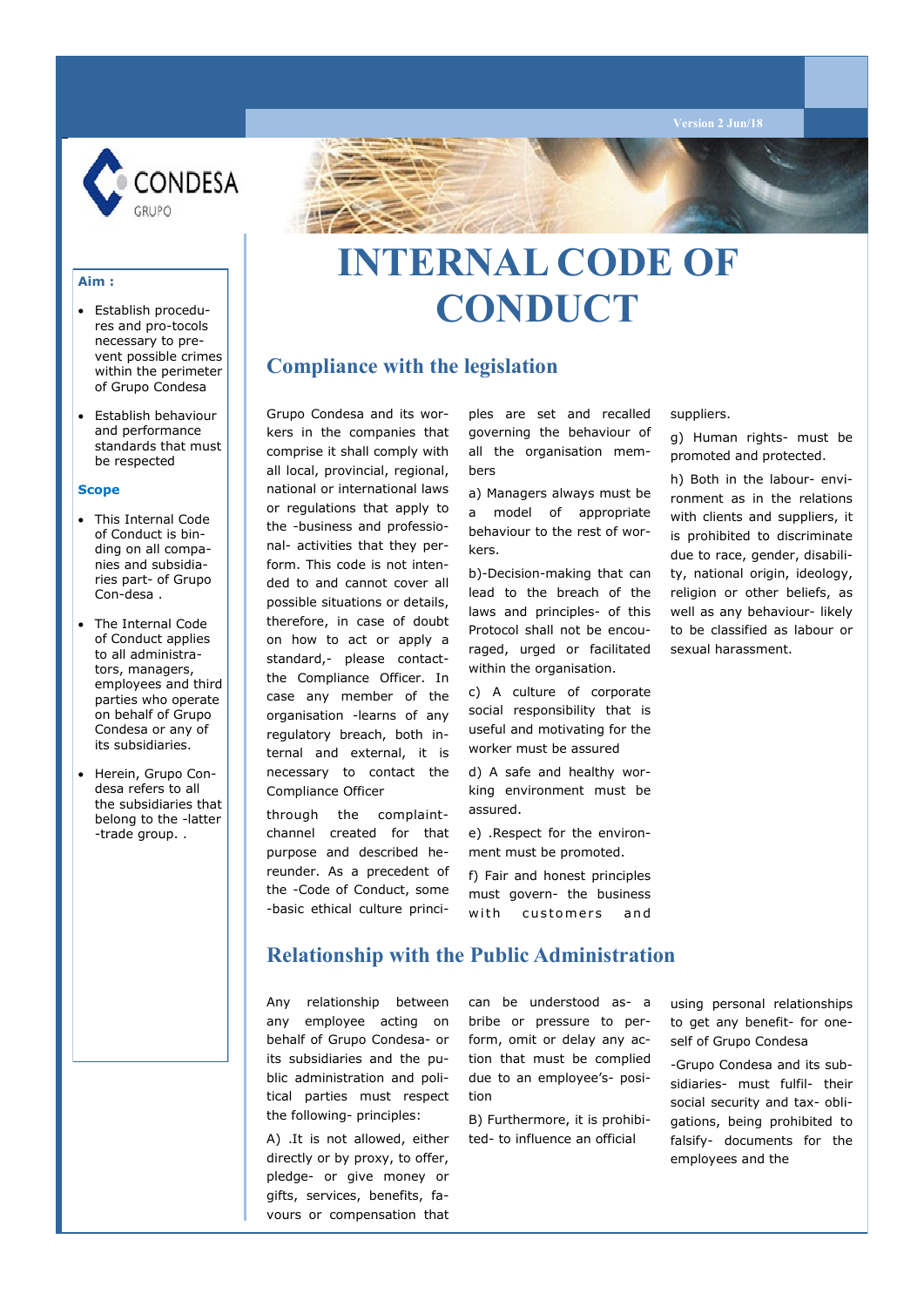#### **Page 2**

companies of Grupo Condesa- to obtain fraudulent- benefits, grants- or wrongful benefits .

It is prohibited any cooperation or complicity with government officials that fail to act, omit to pursue- crimes of which they know,- act with unfaithfulness in the

custody of documents, discover or reveal secrets, misuse public funds, carry out negotiations that are prohibited by their position or used privileged information

#### **Relationship with Creditors**

A) Violent or intimidating behaviours to compel others to perform or to omit a profit-seeking act or legal transaction of assets to their detriment

B) It is forbidden to carry out fraudulent actions (concealment, acquisitions of obligations, etc.) on the assets of GRUPO CONDESA, which will prevent the payment of creditors due to the produced insolvency (even if it is apparent) or the actions that hinder the effectiveness of an embargo

C) Legal businesses, as well as any fraudulent actions between the investees of GRUPO CONDESA, devoid of legal and commercial reasonableness and intended to the circumvention of the obligations to third parties

D) Special attention will be given to the legal business, exchange-of goods, services and financial resources between the companies relatedto GRUPO CONDESA to be carried out within the market criteria and prices or with the minimum required trade reasonableness, so that the solvency of GRUPO CONDESA is not compromised for the benefit of another company, and in fraud and prejudice tocreditors

E) The following acts are prohibited: acts of provision- or cause of insolvency to circumvent the civil responsibilities arising from crime; acts of patrimonial provision- or generators of liabilities without authorisationafter the declaration of the state- of insolvency; causation or fraudulent aggravation

of insolvency or economic crisis; illicit favouring of creditors; distortions of financial statements to achieve undue declarations of the state of insolvency

F) It is forbidden to hinder the provision of the necessary list of property and assets- susceptible to seizure or facilitate- an incomplete relationship during a judicial or administrativeprocedure when so required .

G) In the case of the existence of a procedure of insolvency, both judicial and administrative- nature-, it is mandatory to inform- the Court or executive body- about the justification or title of enjoyment- of property owned by third parties, when so required .

#### **Relationship with customers and consumers**

*Regarding the crime of fraud, the following prohibitions-and obligations are established :*

· In general, it is prohibited to defraud causing an error in another party, by which it makes an asset disposal that damages to itself- a third party

· It prohibited to use commercial documents- for any fraudulent purpose; abuse of a blank signature; concealment of records or abuse of the professional credibility; possession of computer programs specifically- intended to defraud; illegal use- of credit or debit cards and travellers' checks, as well as energy fraud

· Recruitment conditions- must be respected, avoiding undertaking-

liabilities that, evidently, GRUPO CON-DESA is not capable of fulfilling

· .Contractual terms must be respected- in such a way that the products and -services offered by GRUPO CON-DESA correspond in general with the quality and conditions agreed

Regarding the intellectual and industrial property-, the following prohibitions are established *:*

· In general, it is prohibited to reproduce, plagiarise, distribute, important -t, export and store a piece of work (including scientific and informaticsworks) or transforming them, without the authorisation of the holder; and, the download works of such- characteristics from the computer equipment property of GRUPO CONDESA or installing them on the latter equipmentwithout a licence

· The use of software- not provided by the company-. The company must provide computer equipment and, people who have the means to access remotely shall follow the recommendations for use issued by the Systems - Department

· It is prohibited to obtain images- or videos inside the facilities- of any company of Grupo Condesa without the corresponding authorisation .

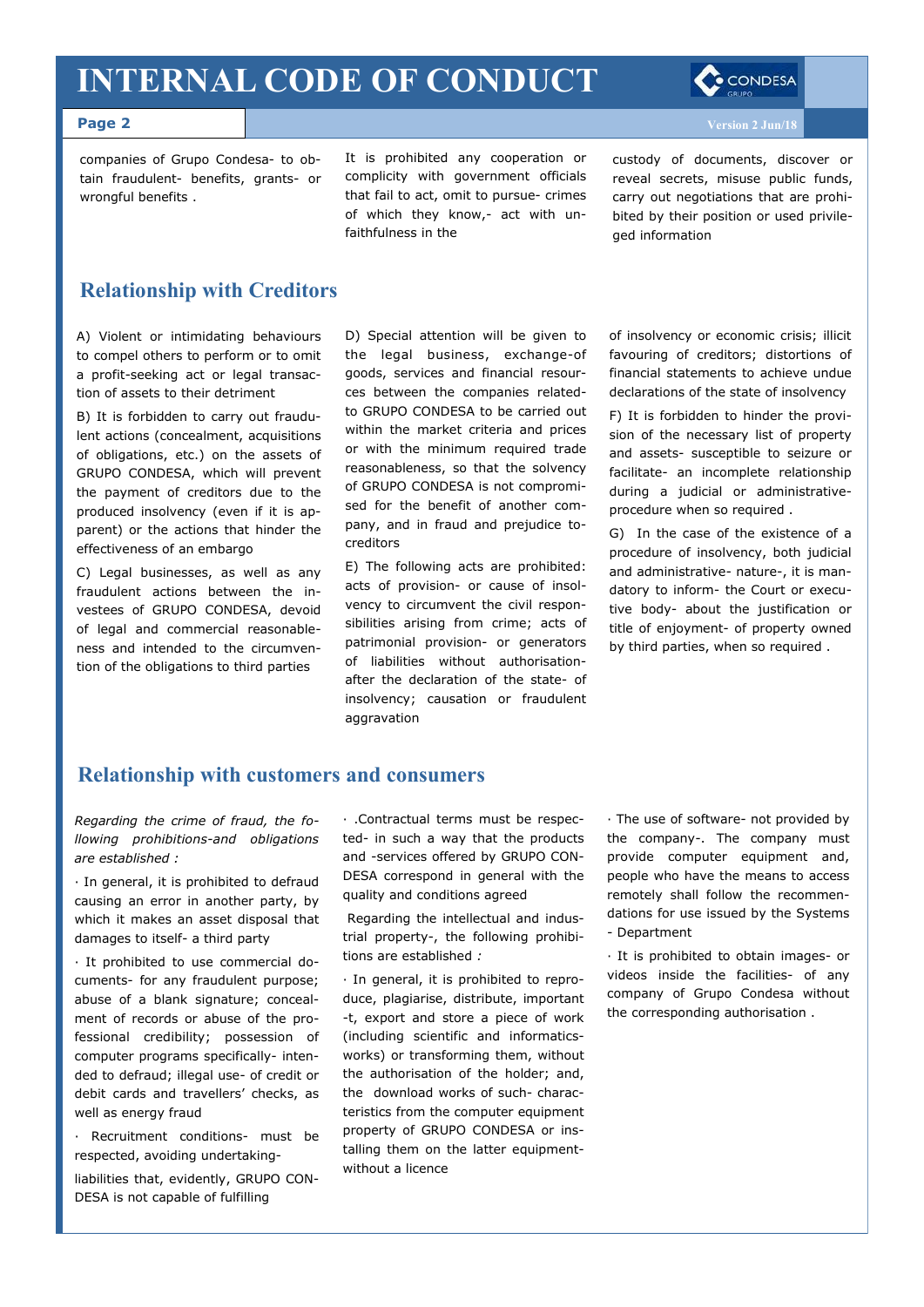

**Page 3**

Regarding the market, the following prohibitions are established :

· Seizure by any means of data, documents, or other objects that could result in the violation or discovery of a company secret, whether any of the participants in the revelation is obliged to maintain legal or contractual confidentiality-- .

· Withdraw raw materials or products from the market with the intention of drying up a market sector, to force a change in prices, or seriously harm consumers

· The conclusion of collective decisions or recommendations, or concerted or consciously parallel- that produces or can produce the effect of preventing, restricting or distorting competition, partially or totally, in the national market, and those which consist in

- The fixing, either directly or indirectly-, of prices or other commercial or service conditions-

- The limitation or control of production, distribution, technical development or investment

- Distribution of the market or provisions

- The application in commercial or service relations of unequal conditions for similar services that place some competitors in a disadvantageous situation - compared to others

- The subordination of contracts to the acceptance of -supplementary benefits which, by their nature or according to the usages of trade, have no connection with the subject of such contracts

· Make false or uncertain claims about products or services in the offer- or advertising thereof

· In the issuance of securities traded, distort financial information contained in prospectuses of any financial instruments or the information that the company should publish in accordance with the stock market legislation regarding resources, activities, and business, to attract investors or obtain financing by any means .

· Alter prices resulting from free competition, using violent or fraudulent means different than the licit commercial uses, spreading false rumours or news, or using privileged information

· The use of relevant information either directly or by proxy- for the listing of any securities or instruments -traded in any market, which has been confidentially accessed on the exercise of their professional or business activity- to obtain an economic benefit for oneself or a third party .

· Promise or offer a grant to directors, managers, employees or partners of a company (and they-, in turn, receive, solicit or accept-) unjustified benefits or advantages - to favour oneself or a third party, in breach of their obligations- in the acquisition or sale of goods or the procurement of services .

· Corrupt by offering, promising or granting any improper benefit or advantage, pecuniary or of any other type, to the authority- or public official in the realization- of international economic activities-

#### **Relationships with suppliers**

*·* Suppliers must be selected based on objective criteria, such as price and quality of the product- or service

· Comply with the contractual termsand the legal provisions in this regard-

· Maintain relations in line with good business customs .

· Act respecting the legality, impartiality and transparency, always avoiding the abuse of law

· Amendments to the payment terms requested by the suppliers trying to damage-, in turn, to their creditors. To this end, it will be necessary to complete the form entitled "Modification of Conditions of Payment to Suppliers

For leaving GRUPO CONDESA- hold harmless from any liability and debt of its- suppliers with third parties, there are established guidelines on how to proceed if suppliers request modifications on the payment methods (current accounts), invoice senders and recipients of the payments due

In this way, the following procedure is established in case suppliers request modifications of this type:

- The legal representative will be requested to the sign the Request Form for modification of the payment conditions.

- If applicable, the legal representative must provide a bank certificate on the ownership of the current account that will receive the payments

- As a general criterion, bearer checks shall not be issued .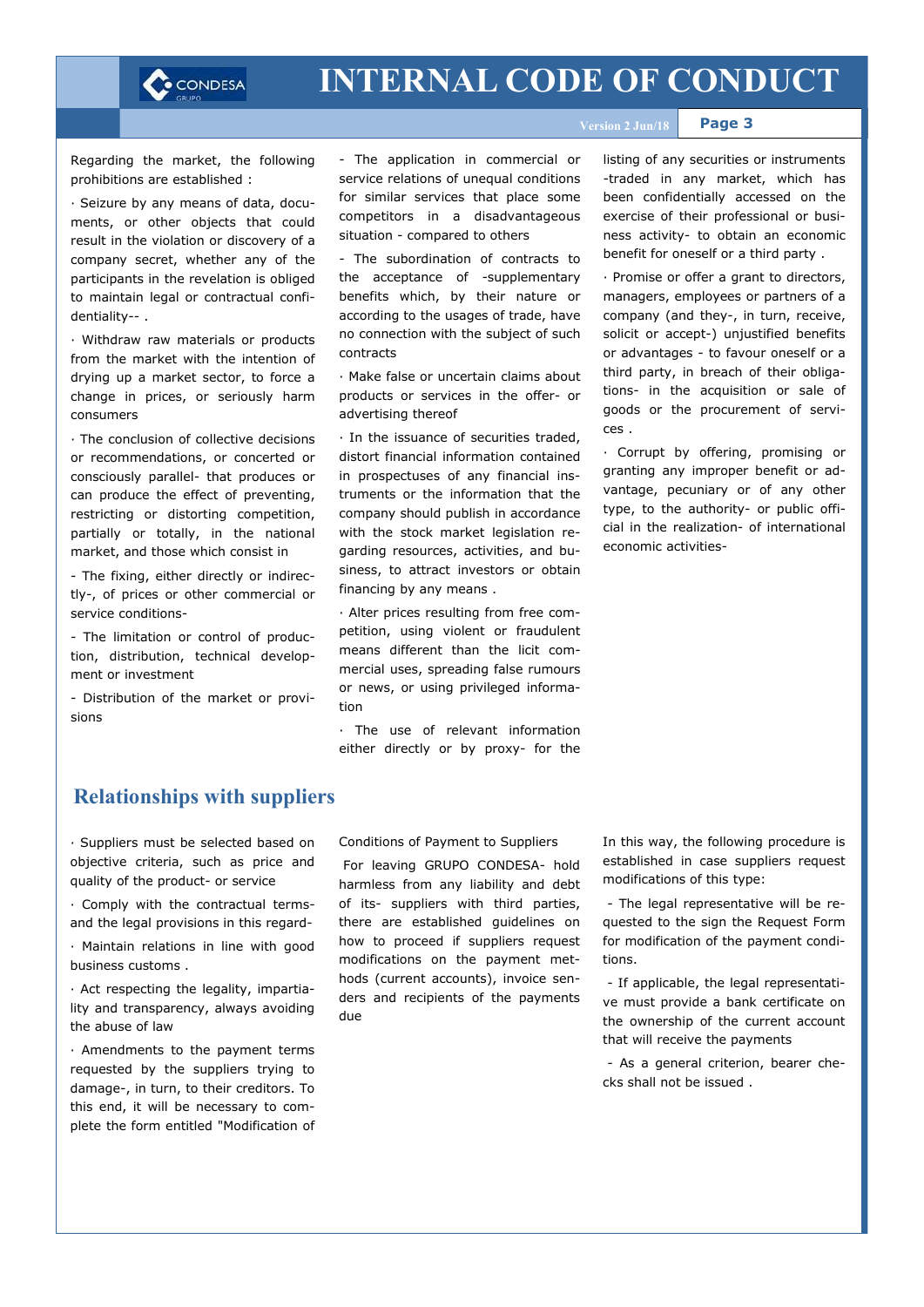

**Page 4**

#### **Donations and gifts**

· It is not allowed to offer or accept any form of gift, invitation or commercial attention, present or future, for oneself or others, which may be reasonably interpreted and that exceed- the normal business practice of courtesy or aimed to obtain- a favourable treatment from GROUP CONDE-SA or in favour of GRUPO CONDESA .

· It is not allowed to offer nor the acceptance, in any case, of money in any amount, in any of its forms, even in the form of a loan

· Exceptionally, it is possible to offer or receive this gifts or invitations if they simultaneously meet the following three conditions-:

1) Have a symbolic value or moderate cost.

2) They are delivered or received under a commercial practice or social use of courtesy.

3) Those that the legislation -in force permits and their goal is not to alter the professional impartiality and objectivity of the receiver

When a person in the organisationdoubts about whether it is possible to offer-or receive a gift, please ask the Compliance Officer- -or, failing that, to reject it

#### **Money Laundering**

In general, special attention will be given to those modes of payment offered by customers, and that may be unusual in response to the circumstances of the operation, such as cash payments, bearer cheques- or incurred in foreign currencies- other than the previously agreed- .

Special attention will be given to payments made by third parties not mentioned -in the corresponding contractas well as those made to/or from accounts that are not common in relations with a client, warning the - Compliance Officer s

Special attention will be given to unusual transfers to or from other countries not related to the transaction, and the Compliance Officer must be informed .

Special attention will be given to the payments to be made in accountsin tax havens and those payments made to entities in which it is not possible to identify the partner- or ultimate beneficiary, and the Compliance Officer must be informed.

Special attention will be given to complex payment patterns, as well as to extraordinary payments, not provided for-in the relevant contracts, and the Compliance Officer must be informed

#### **Risk Management**

GRUPO CONDESA and its employees will reduce to a minimum the risksthat endanger the health and integrity of the people, the environment, or that can generate a havoc, by strict compliance with- the safety standards established for that purpose

Grupo Condesa makes every effort to make available to us ato eliminate any hazardous condition or behaviour- and its causes, and develop programs to enhance our security and well--being

safe and healthy work- environment, perform regular- inspections.

We must respect the rules of the company regarding security, contribute to maintaining a safe and healthy working environment and adopt the necessary measures to ensure- our safety and the safety of others.

During the provision of the employment relationship, it is strictly prohibited the manufacture, consumption,

purchase, sale, trafficking or possession of substances such as alcohol (except in the cases permitted), stimulants, narcotics or other narcotic drugs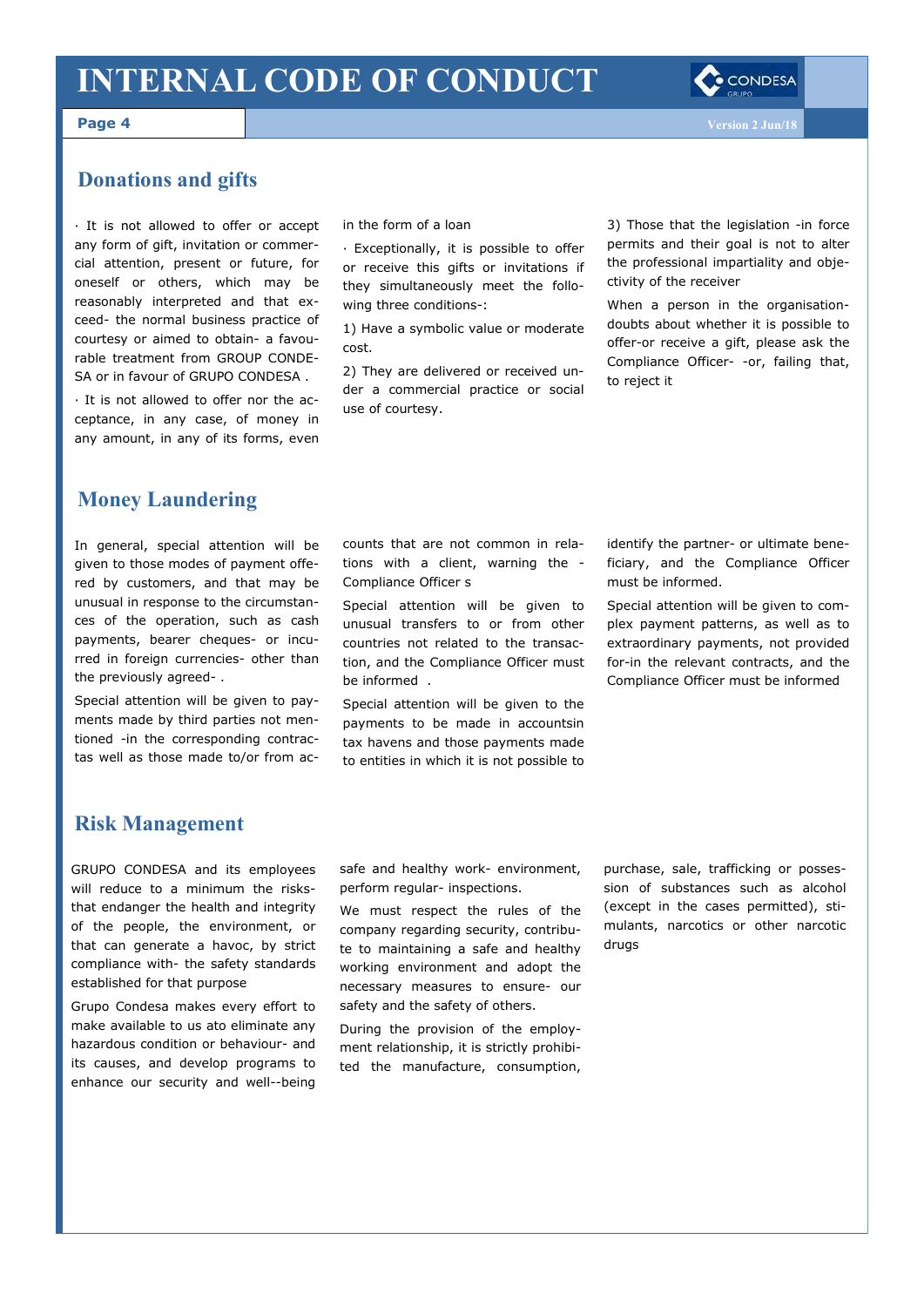

**Page 5**

#### **Respect for the Environment**

In addition to - be subject to the fulfilment of all the environmental normative-, to preserve and protect the environment-, GRUPO CONDESA expressly agrees to:

· Assess and manage environmental risks that might incur in the execution of its activity

· OmAssess and manage environmen-

tal risks that might incur in the execution of its activity .endangers the elements or environmental resources, such as radiation emissions, discharges, extractions, or excavations, landfalls-, noise, vibration, injections or deposits, inadequate waste management-

· Promptly correct the deficiencies

in Grupo Condesa provided for in the trade legislation - are governed by the principles of clarity and transparencyand are a true reflection of its -equity, legal and financial management situa-

The proper development of the activities of the social entities, auditors or partners will not be hindered; there will be collaboration, when requested,

tion.

that threaten the environment

- · Perform audit activities and periodic checks in this regard-
- · Implement the training needs of its workers

for the enforcement of any form of control or management evaluation-,

It is prohibited to hinder- the corporate rights of information-, participation in the management or control of the

provided in the law.

corporate activity illegally

#### **Transparency**

Grupo Condesa requires the timely fulfilment of its accounting obligations, as set forth in the specific legislation, carrying a single accounting, recording all operations performed by its actual amount, without making fictitious annotations, in such a way that they are the faithful reflection the company's economic situation.

Corporate and accounting obligations

### **Conflict of Interests**

In case of conflict between the administrator, manager or intervening person in certain transaction-, on its own account or for third parties, and the company interest, it must be informed - to the Governing Council- .

To this end, in a situation of conflict of interests, the person shall abstain from:

1) Representing GRUPO CONDESA

2) Obtaining information or participating in meetings of which it is possible to obtain information about GRUPO **CONDESA** 

3) .Performing tasks, jobs or services identical to those that the bound subject- provide to GRUPO CONDESA, for the benefit of other companies that develop activities which might compete directly or indirectly with any company of the group

4) For intervening in any of these assumptions, it will be necessary to obtain the authorisation of the Compliance Management área.

It is forbidden to obtain improper benefits or advantages for oneself or others, using one's position, authority or appearance of- authority.

Before accepting- an appointment as a Director of a company, the obligors shall obtain the approval of the Board of Directors. This measure aims to ensure that there is no possible conflict of interest.

GRUPO CONDESA- employees applying to an elected position shall inform the Compliance Officer. Those who wish to participate in activities of a political or public nature must do so Exclusively- for themselves and outside working hours .

All employees and managers with decision-making capacity in the business to which they belong shall declare if there is a conflict of interest or not. This document will be facilitated by the Compliance Officer and shall be completed within one month from the entry into force of this Code of Conduct .

It is also expressly prohibited the fraudulent use or disposal of assets of GRUPO CONDESA, as well as the generation of obligations on its behalf, which will create an economic prejudice in the benefit of oneself or a third party .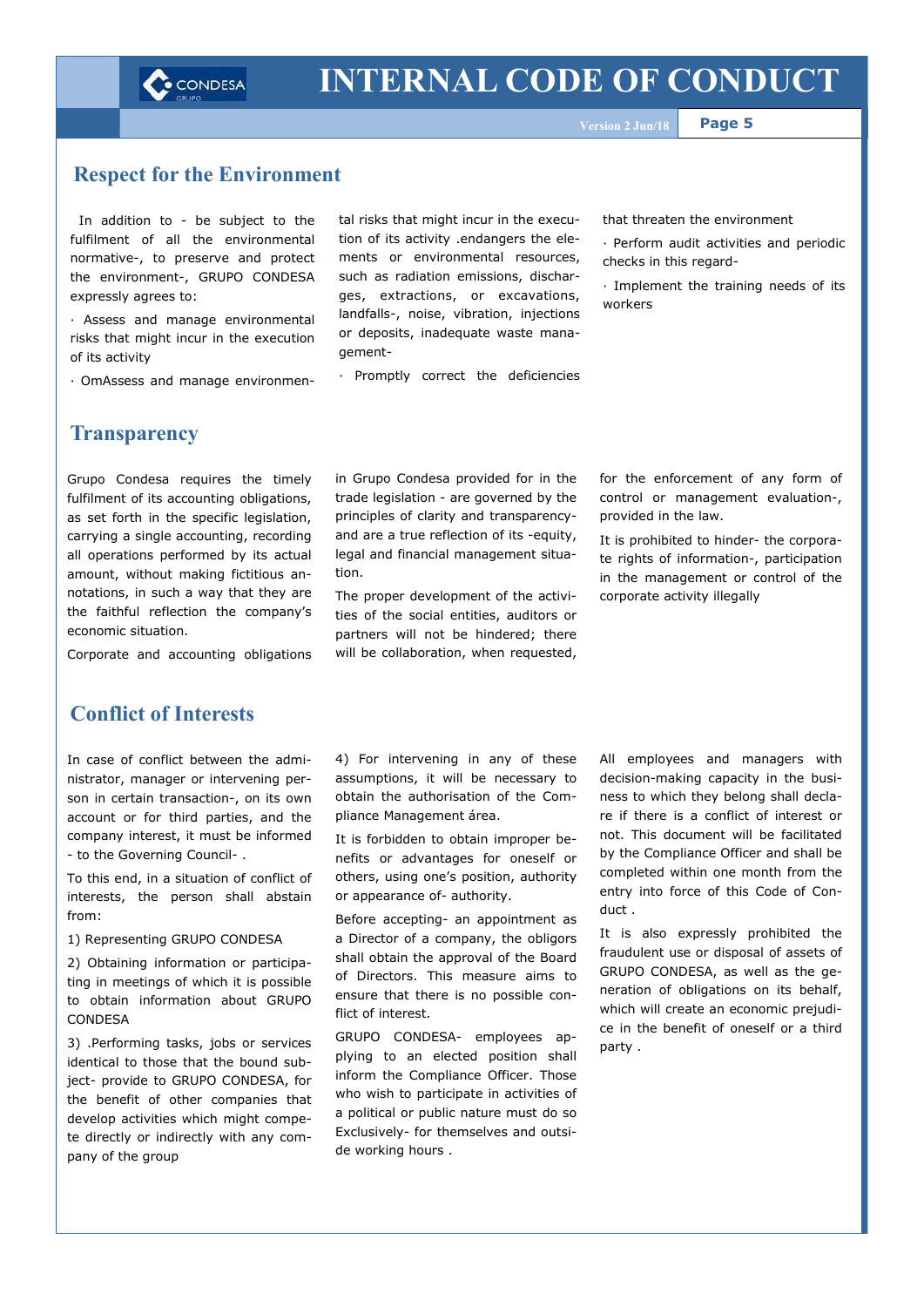

**Page 6**

### **Business and Personal Relationships**

GRUPO CONDESA undertakes to ensure that in any of its working relations is used violence, coercion, threats, deceit, abuse of a position of authority, taking advantage of a situation of psychological or physical inferiority- or a situation of need.

Courtesy and respect shall govern relationships - in the workplace. It is expressly prohibited- any behaviour that- may assume any threat, coercion, impairment of physical or mental integrity, - defamation, damage to the dignity, moral integrity-, freedom or the deficiency of the individual.

GRUPO CONDESA will promote conditions- that prevent sexual harassment and harassment on the grounds of sex.

It is prohibited any request for sexual behaviours, for oneself or a third party, within the scope of the employment relationship and relying on a higher labour hierarchy or with the announcement (even tacit) of causing a harm related-to the legitimate labour expectations of the victim

For example, the following behaviour may constitute sexual harassment:

· Unpleasant and suggestive remarks, jokes or comments about the appearance or aspect, and deliberate verbal abuses -of lustful content-;

· Indecent or embarrassing invitations;

· Use of pornographic pictures or posters in workplaces and tools ;

· Obscene Gestures

..Unnecessary physical contact, such as friction;

..Clandestine observation of people in reserved places, such as services or changing rooms ;

·Demandas Demands for sexual favours accompanied or not by explicit pledges or implied warranties of preferential treatment or threats if such a request is not (sexual blackmail, quid pro quo or exchange);

· Physical attacks

It is prohibited any behaviour based on the sex, gender identity or sexual orientation of a person, with the purpose or effect of violating the people's dignity and creating an intimidating, degrading or offensive environment-

Among other behaviours, the following can constitute harassing behaviours :

· Continuous and vexatious comments on the physical aspect, the ideologyor the sexual identity ;

· .Vexatious orders

In GRUPO CONDESA, behaviours involving degrading treatment that undermine the moral integrity are prohibited in relations of equality and hierarchical inferiority and, specifically, the following behaviours :

· Destroy the communication networks of the victim

· Destroy the victim's reputation

· Insult.

· Undermine the victim's self-esteem

· Disturb the exercise of the victim's duties egradar deliberadamente las condiciones de trabajo de la persona agredida, produciendo un daño progresivo y continuo a su dignidad.

· Deliberately degrade the conditionsof work of the victim-, producing a continuous and progressive damage to his/her dignity

..Assign superfluous, useless or degrading tasks for the same purpose

· Provide contradictory orders and therefore impossible to fulfil simultaneously .

· Disqualify publicly and repeatedly the victim and his/her work

· Attitudes that involve extreme and continuous monitoring .

· .The order to isolate and isolate the victim

· Any other similar acts or lowintensity acts repeated along some time- but threatening the moral integrity of the person

Any employee who considers that has been a victim of or a witness to a situation of harassment or discrimination shall inform it- immediately to the Compliance Officer, guaranteeing the confidentiality of this communication

It is expressly prohibited :

The imposition or maintenance through fraud or abuse of a situation of need for labour conditions or Social Security that may impair or restrict the workers' rights recognised both by the legal provisions as per the Collective Agreement for implementation in the companies of GRUPO CONDESA or the individual labour contract .

Prevent or limit in any way the exercise of freedom of association or to strike, using trickery or abuse of a situation of need or coerce others to start or continue a strike, acting in a group or individually.

The illegal hiring of labour, the provision of false or deceptive conditions, the hiring of foreigners without a work permit .

Determine or facilitate the emigration of any person to another country simulating- a contract, placement or some another deception .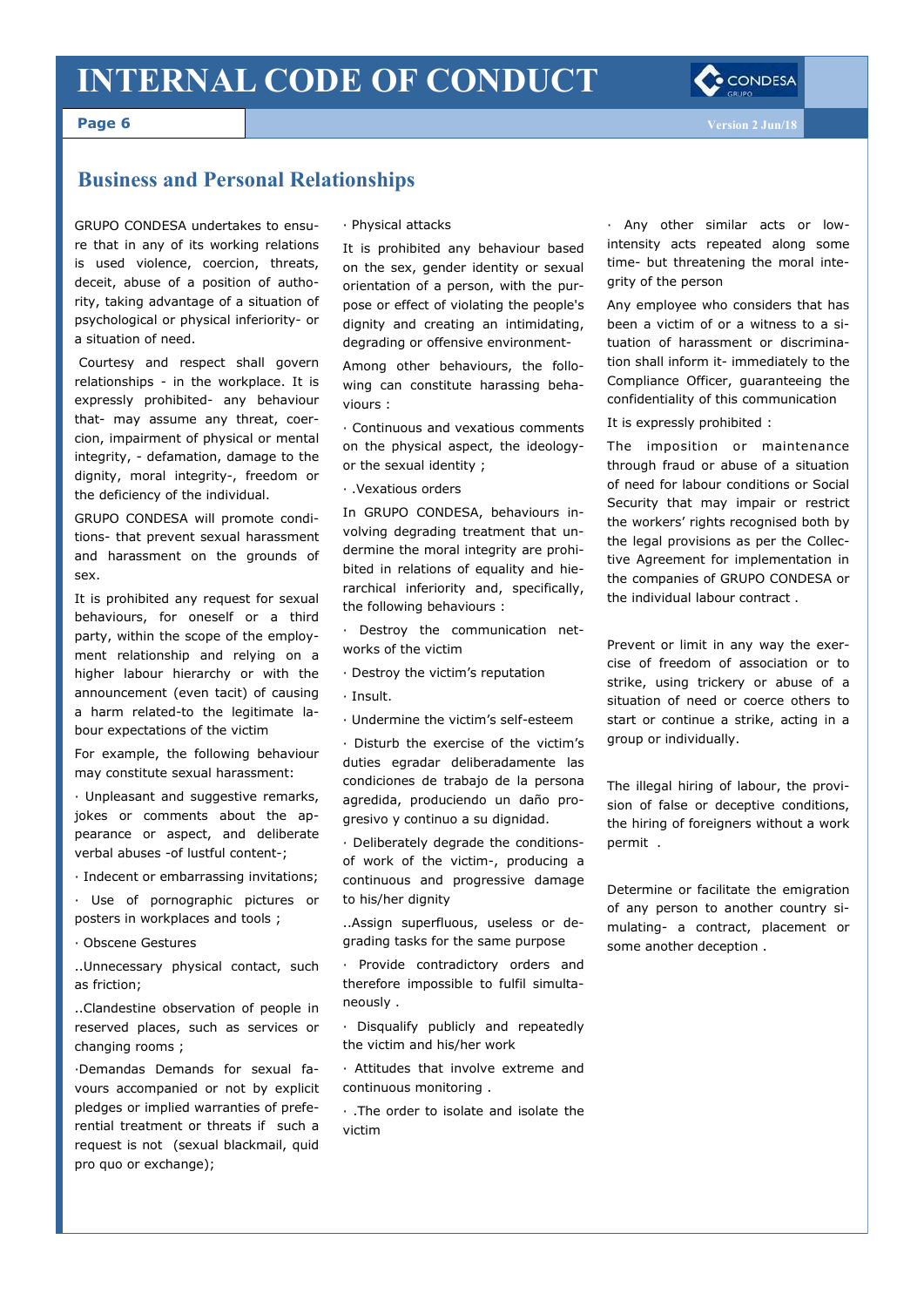

**Page 7**

#### **Privacy Protection**

It is prohibited to enter or stay at home of a natural or -legal person against his/her will- .

Computers are the property- of the company, and it is prohibited to use them for personal purposes. -Its use, as the use of the other technological means, shall be governed by the rules of computer security established- in the Computers Code of Conduct-. In addition, users will provide- the company with their passwords-so that, if it is- necessary due to work needs, it is

possible to access to all the equipment provided by the company-, including corporate email accounts- .

The corporate email account is also the property of the company and given that, for reasons of management or protection of their interests it may be necessary to access into it, users shall abstain themselves from- using the accounts for personal issues- .

In any case, it will be possible for the company to access to private, noncorporate, email accounts of the wor-

ker. In general, the use of personal email accounts is not permitted .

The possible records of household goods or personal property on the premises of Grupo Condesa- must be carried out with all the legal guarantees- established by the normative-in force .

#### **Personal Data**

GRUPO CONDESA is committed to protecting the information relating to its employees and third parties, generated-, or purchased on business relationships and to avoid any improper use of such information-

GRUPO CONDESA ensures that the treatment of the personal data at the domestic level is carried out with full respect for the rights and freedoms and the dignity of

people, as provided for in the regulations in force (REGULATION (EU) 2016/679 OF THE EUROPEAN PARLIA-MENT AND OF THE COUNCIL of 27 April 2016 ).

#### **Protection of professional secrecy**

Workers, managers/ as G. and managers of GRUPO CONDESA shall abstain from using in their own projects, or third party projects, the information to which they have -access because of their position- and the execution of their functions.

It is considered a business secret, irrespective of whether there is a signed confidentiality agreement or not, all the industrial-, commercial, financial or strategic information-that the company maintains as reserved because it involves a competitive advantage in the marketplace. It includesbut it is not limited to: list of suppliers or customers, prices of acquisition- or sale of products, profit margins, technical information (formulas or compositions of the Product- or its elements), informationconcerning the processes of production, design or drawings of machines, product catalogues and their graphic description, information about emplo-

yees, agreements, strategic and business plans, significant changes in the management, as well as any other material that in the opinion of the company deserves this consideration-.

All GRUPO CONDESA members are forced to keep the -professional secret and to ensure the professional privacy of -the documentation and information that either expressly or by its content is confidential .

It is prohibited to forward emails received in the corporate email account to another worker's private email account, with material content likely to be classified as a company secret - or to be especially sensitive

GRUPO CONDESA highlights the importance of the "work process-", on the understanding that it provides Added value and quality to its production, and it is a market benchmark; therefore, it is expressly prohibited:

·Any unfair competition or reckless

behaviour that may put the above information at the disposal of a possible competitor

·Specifically, obtaining images or videos inside the facility where the tube is manufactured

·The unjustified circulation of personnel -foreign to GRUPO CONDESA inside the facility where the tube is manufactured- .

·Visits outside the normal operation of the enterprise and which may involve a risk in the violation of the secrecy of the company. Visits must be communicated in advance to the -Compliance Officer to assess the risk and, if applicable, -deny the authorisation .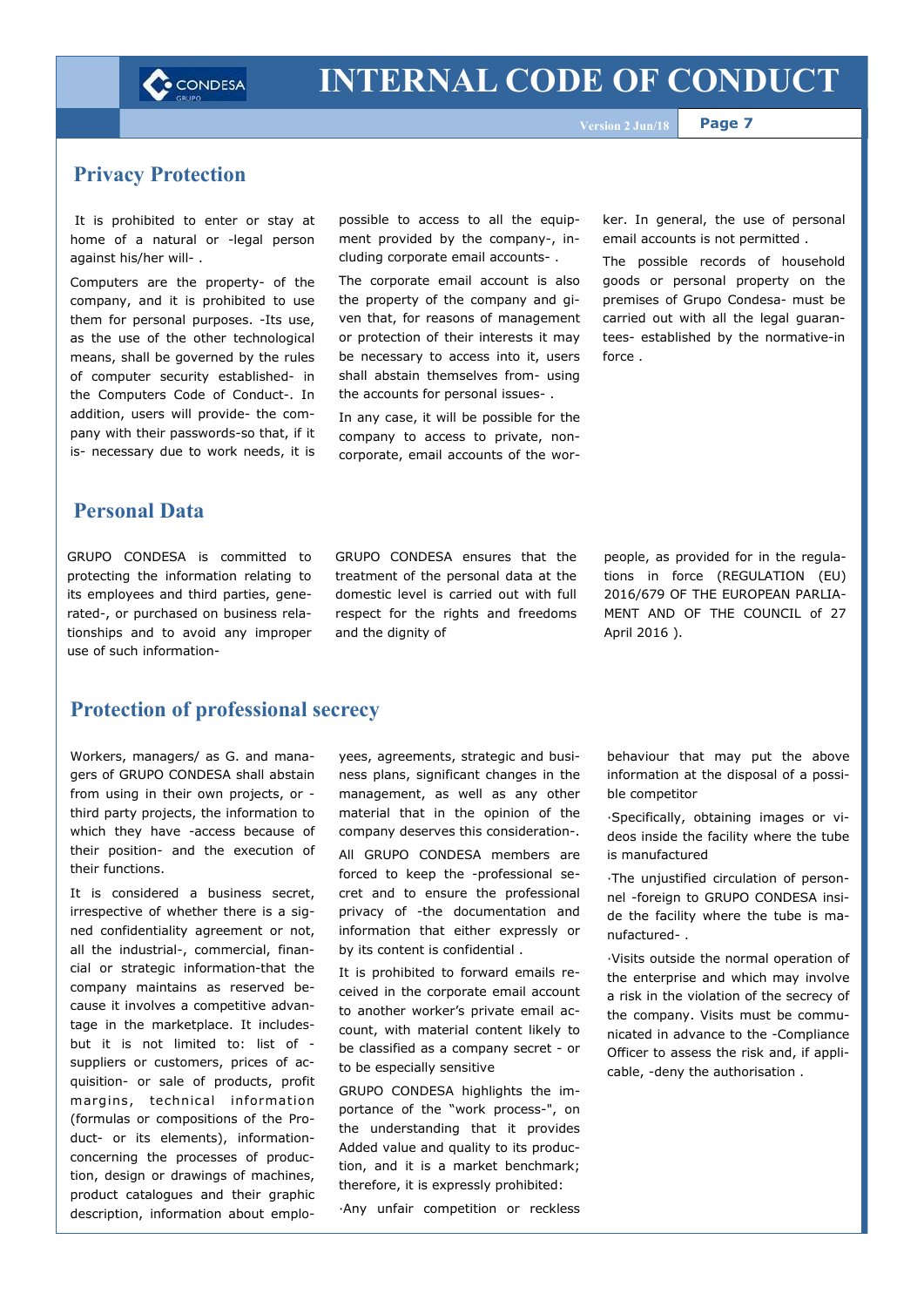#### **Page 8**

#### **Donations to political parties**

It is strictly forbidden to make donations to political parties on behalf of GRUPO CONDESA

It is strictly forbidden that natural persons make donations to political parties, so that

it would be understood that those donations are made on behalf of Grupo Condesa

### **Protection against Smuggling**

In general, it is prohibited to:-

1) Import or export goods of licit trade without submitting them to the office in the Customs Offices, in the places authorised by the Customs Administration, or to hide them from the action of the Customs Administration

2) Make international trade operations, possession or circulation of non-Community goods of licit trade without fulfilling the requirements legally established to accredit their lawful import-

3) Allocate consumption goods in transit in breach of the regulatory norms of this customs procedure

4) Import or export, goods subject to trade policy measure without complying with the provisions applicable (countries under international embargo-, etc.);

5) Request administrative authorisation- of import or export with false documents or data, or otherwise wrongful act, concerning the natureor destination of the products

6).Import, export, enter, issue, or perform any other operations -subject to the control referred to in the regulations governing foreign trade in defence matters, other material or dualuse goods and technologies without express administrative authorisation, or having obtained either with false data or documents about the nature or the ultimate purpose of such products or illegal in any other way

7) Obtaining or attempting to obtain the release of goods in breach of customs legislation through a claim of false cause, or otherwise unlawful manner

#### **Participation in Business Associations**

To avoid criminal risks arising from the participation of representatives of any company of Grupo Condesa in any business association- must follow the following provisions- :

· The representatives of each company shall appoint a person or persons to participate in the representation of their companies in that business association. The order must be written, and- a copy of that representation order -must be sent to the- Compliance Officer

· The people who participate in -those associations should receive the training in Compliance required- to participate in these- associations. In the absence of such training, the Compliance- Office will provide them with this information.

· People authorised to represent any of the companies of GRUPO CONDESA in any association- must :

1) Know in advance the agenda of the matters to be discussed at the meetings of the association .

2) The representative of any of the companies of GRUPO CONDESA -must abstain to participate, or in case of having participated, leave-, when its presence in that meeting may constitute a criminal offence, for failure to

comply with any of the precepts set forth in this Code of Conduct, and especially about the market. In case of doubt, please contact the Compliance Officer .